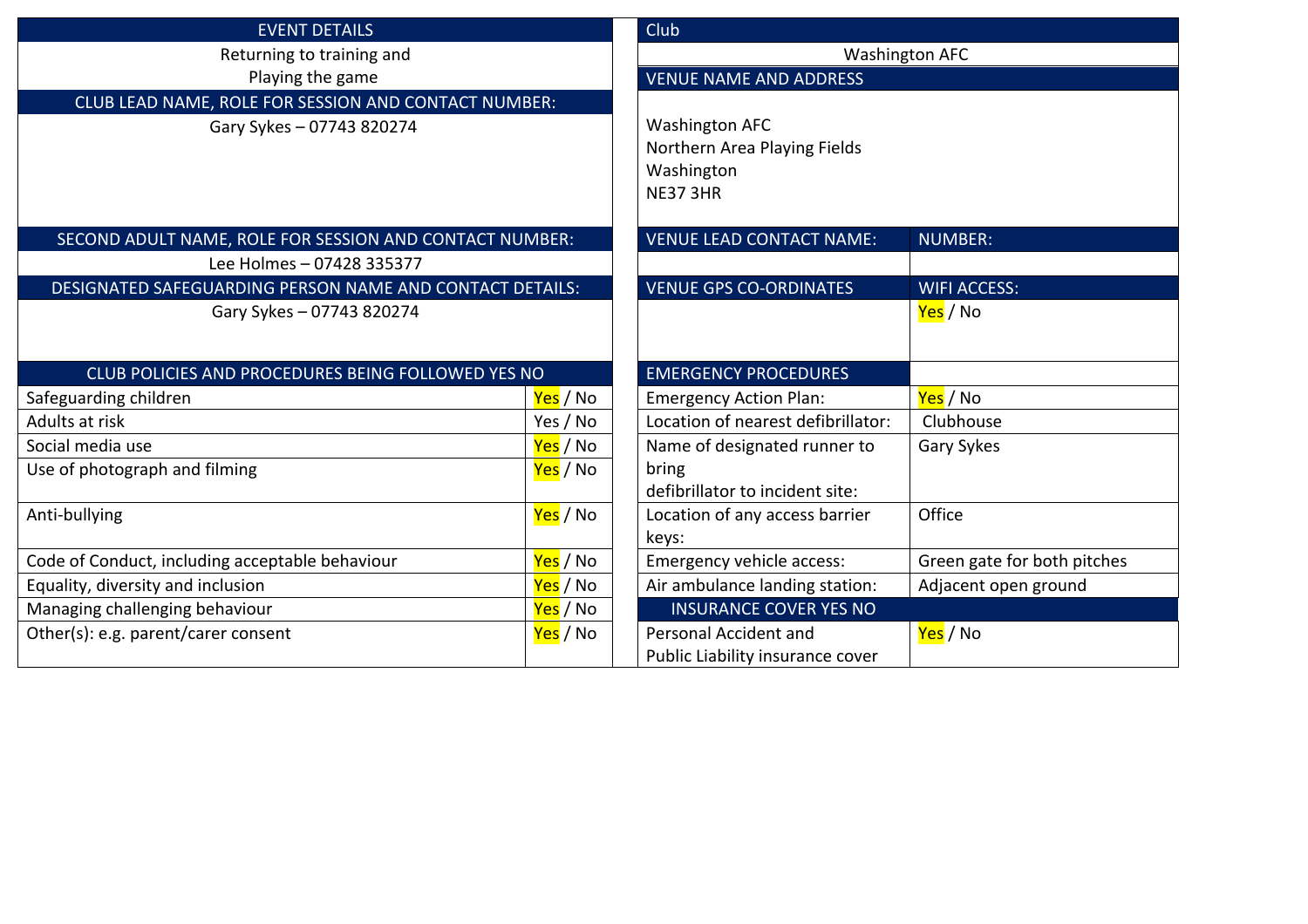| <b>Area of Risk</b>                                                                                  | Is there an additional<br>risk to children                                                          | Is there an additional<br>risk to disabled or<br>impairment-specific<br>participants (children &<br>adults) | Risk rating; red, amber,<br>green | Solution/ mitigation                                                                                   | Solution/ mitigation<br><b>RAG rating</b>                            | <b>Review post-activity</b><br>and by whom |
|------------------------------------------------------------------------------------------------------|-----------------------------------------------------------------------------------------------------|-------------------------------------------------------------------------------------------------------------|-----------------------------------|--------------------------------------------------------------------------------------------------------|----------------------------------------------------------------------|--------------------------------------------|
| Knowledge of Club's<br>COVID-19 protocols                                                            | Yes - if social distance is<br>not adhered too                                                      | Discuss with participants                                                                                   | Amber                             | Use of Club's website,<br>social media                                                                 | Green - The Club have<br>had this in place in<br>previous lock downs |                                            |
| Electronic consent from<br>parent's players under<br>18                                              | All parents must<br>complete online consent<br>- understand Club's Risk<br>Assessment               | Discuss with participants                                                                                   | Amber                             | If any parents need<br>support, they can contact<br>the Club Committee                                 | Green - The Club have<br>had this in place in<br>previous lock downs |                                            |
| Parents briefed on<br>activity and have given<br>informed written<br>consent to do activity          | Parents/ guardian to<br>complete up to date<br>consent for March 2021<br>for the return to football | Discuss with participants                                                                                   | Amber                             | If any parents/ guardians<br>object to completing<br>online consent child will<br>not be able to train | Green - The Club have<br>had this in place in<br>previous lockdown   |                                            |
| Consent to be<br>photographed/filmed                                                                 | Parents/ guardians to<br>complete the box for<br>consent for photographs<br>to be taken             | Discuss with parent/<br>guardian of any concern                                                             | Amber                             | If any parents/ guardians<br>object to photographs to<br>be taken, this must be<br>adhered too         | Green - The Club have<br>Safeguarding policies in<br>place           |                                            |
| Consent for contact via<br>social media and to have<br>info on/be visible on<br>social media         | Parents/ guardians to<br>complete the box for<br>consent for photographs<br>to be taken             | Discuss with parent/<br>guardian of any concern                                                             | Amber                             | If any parents/ guardians<br>object to photographs to<br>be taken, this must be<br>adhered too         |                                                                      |                                            |
| Clear procedures for<br>referring safeguarding<br>concerns and managing<br>allegations against staff | Club CWO & Coaches                                                                                  |                                                                                                             | Amber                             | All information on the<br>Club Website in relation<br>to the Clubs<br>Safeguarding policies            | Green - The Club have<br>Safeguarding policies in<br>place           |                                            |
| Children and parents/<br>carers given DSO details                                                    | Club CWO & Coaches                                                                                  |                                                                                                             | Amber                             | All information on the<br>Club Website in relation                                                     | Green - The Club have<br>Safeguarding policies in<br>place           |                                            |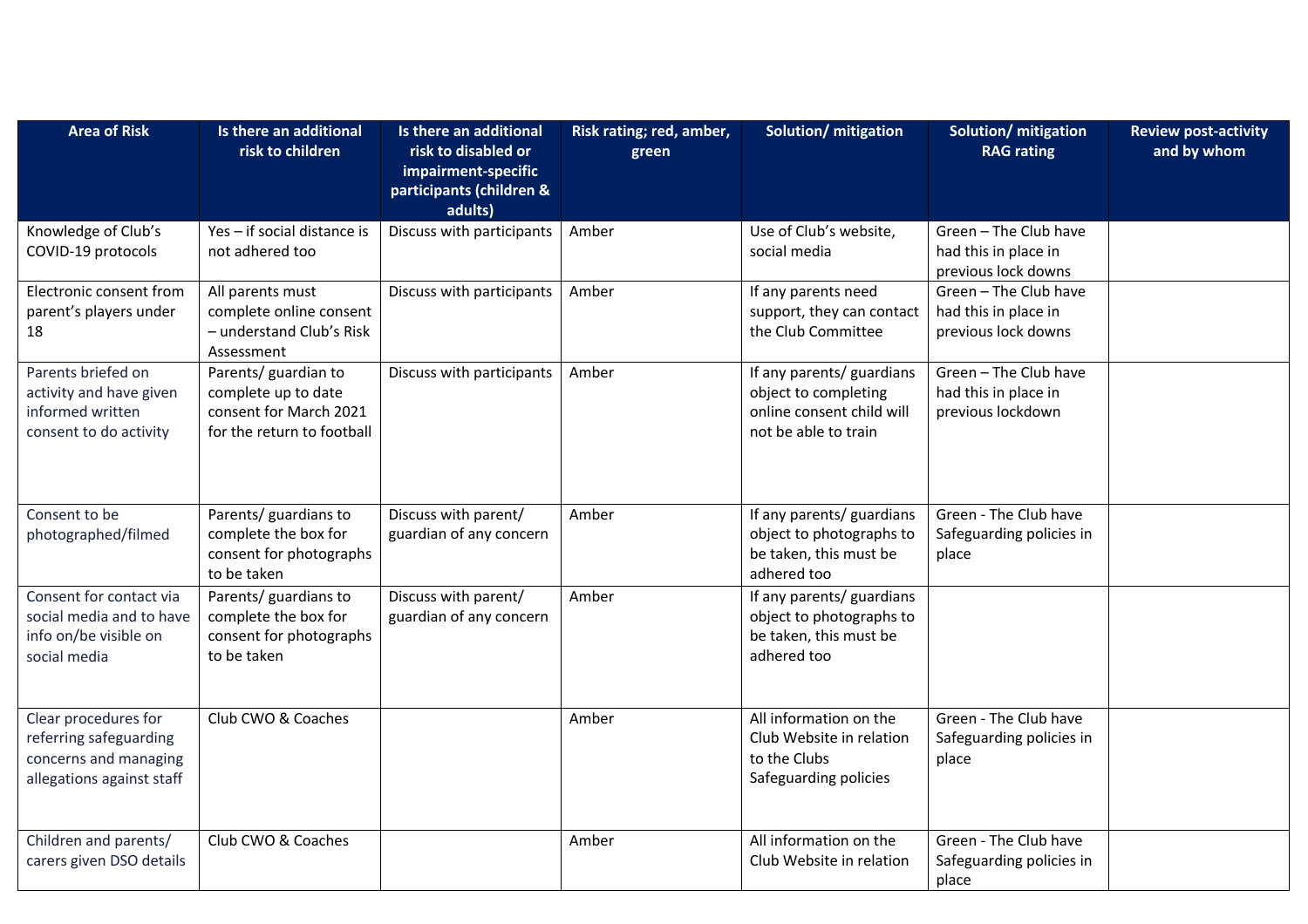| & how to raise concerns                                                                                                             |                                     |       | to the Clubs<br>Safeguarding policies                                                                                                                                                                                                                                                                                         |       |                       |
|-------------------------------------------------------------------------------------------------------------------------------------|-------------------------------------|-------|-------------------------------------------------------------------------------------------------------------------------------------------------------------------------------------------------------------------------------------------------------------------------------------------------------------------------------|-------|-----------------------|
| <b>Staffing ratios:</b><br>Defined lead/support<br>roles;<br>Supervision under-18<br>volunteers                                     | Club & Coaches                      | Amber | All coaches' names listed<br>on the Clubs Whole<br>Game System with DBS<br>Check in place.                                                                                                                                                                                                                                    | Green |                       |
| Guidance re staff<br>conduct:<br>Signed Code of Conduct.<br>Clarity acceptable/<br>unacceptable practice.<br>(CWO); (Respect Codes) | Club, Coaches, Players &<br>Parents | Amber | All players completed a<br>Code of Conduct at the<br>start of each season                                                                                                                                                                                                                                                     | Green | Monitored by the Club |
| <b>Match day Register</b>                                                                                                           | <b>Nominated Parent</b>             | Amber | Nominated parent/family<br>member to take the<br>register on a match day<br>for the Home team only,<br>this is to include all<br>Players, Coaches and<br>Spectators. This must<br>then be emailed to<br>info@washingtonafc.com<br>or set via WhatsApp to<br>Gary Sykes - this must be<br>done within 24 hours of<br>your game | Green |                       |
| Participants trained to<br>do self-screen checks<br>before travelling to<br>session                                                 | Parents & Players                   | Amber | All parents and players to<br>do their own self-screen<br>before arriving training<br>and games                                                                                                                                                                                                                               | Amber |                       |
| Coaches trained to<br>check that self-screen                                                                                        | Coaches                             | Amber | To read the Clubs<br>protocol on the self-<br>screen checks                                                                                                                                                                                                                                                                   | Green |                       |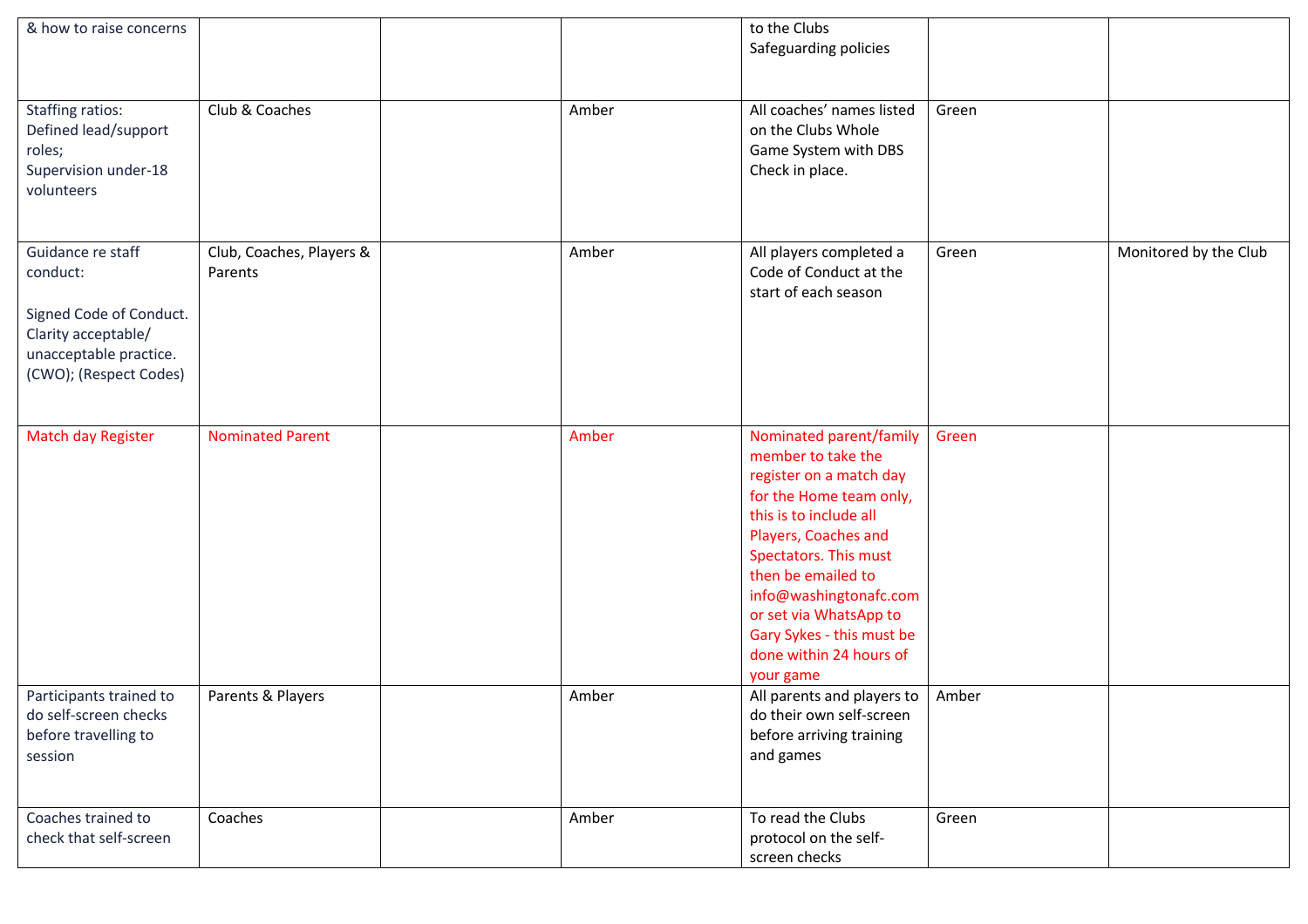| checks have been done                     |                               |       |                                                                                                                                                                                                                                                                                                                                                                                                                                                                                                                                                                                                                                              |       |  |
|-------------------------------------------|-------------------------------|-------|----------------------------------------------------------------------------------------------------------------------------------------------------------------------------------------------------------------------------------------------------------------------------------------------------------------------------------------------------------------------------------------------------------------------------------------------------------------------------------------------------------------------------------------------------------------------------------------------------------------------------------------------|-------|--|
| and were all negative.                    |                               |       |                                                                                                                                                                                                                                                                                                                                                                                                                                                                                                                                                                                                                                              |       |  |
|                                           |                               |       |                                                                                                                                                                                                                                                                                                                                                                                                                                                                                                                                                                                                                                              |       |  |
|                                           |                               |       |                                                                                                                                                                                                                                                                                                                                                                                                                                                                                                                                                                                                                                              |       |  |
| Travel arrangements                       | Players, coaches &<br>parents | Amber | Where possible everyone<br>should travel to site<br>alone using their own<br>transport/with family or<br>support bubbles<br>Footballers are<br>encouraged to not use<br>public transport to arrive<br>at training however if<br>they have no choice,<br>Government guidance<br>should always be<br>followed.<br>If people have no option<br>but to share transport:<br>Journeys should be<br>shared with the same<br>individuals and with the<br>minimum number of<br>people at any one time.<br>Good ventilation (i.e.<br>keeping the windows<br>open) and facing away<br>from each other may<br>help to reduce the risk of<br>transmission |       |  |
|                                           |                               |       |                                                                                                                                                                                                                                                                                                                                                                                                                                                                                                                                                                                                                                              |       |  |
|                                           |                               |       |                                                                                                                                                                                                                                                                                                                                                                                                                                                                                                                                                                                                                                              |       |  |
|                                           |                               |       |                                                                                                                                                                                                                                                                                                                                                                                                                                                                                                                                                                                                                                              |       |  |
| Drop off/pick up                          | Players, Coaches &            | Amber | Use of the Washington                                                                                                                                                                                                                                                                                                                                                                                                                                                                                                                                                                                                                        | Green |  |
| arrangements e.g.:<br>Accessible parking; | Parents                       |       | Hub, clear signage of                                                                                                                                                                                                                                                                                                                                                                                                                                                                                                                                                                                                                        |       |  |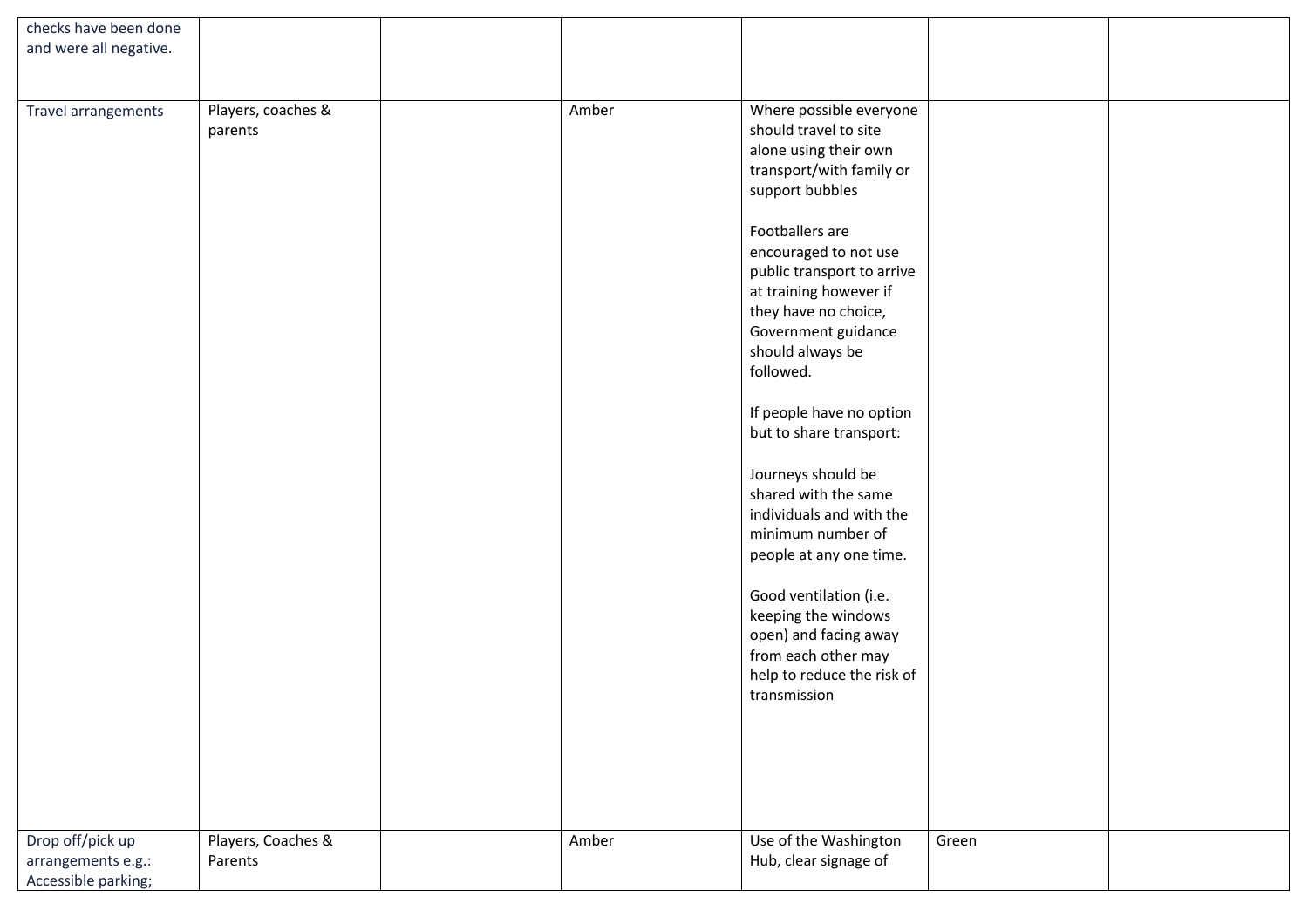| Signage;<br>Social distancing;<br>Managing parents.                                                                                          |                                            |       | parking and covid for<br>everyone attending.                                                                                                                |                                                         |  |
|----------------------------------------------------------------------------------------------------------------------------------------------|--------------------------------------------|-------|-------------------------------------------------------------------------------------------------------------------------------------------------------------|---------------------------------------------------------|--|
| Changing/showers:<br>Closed-Covid-19;<br>Arrive already changed.                                                                             | Club & Coaches                             | Amber | All facilities will remain<br>closed                                                                                                                        | Green - communication<br>with coaches                   |  |
| Access to toilets, e.g.:<br>Supervision;<br>Handwashing and/or<br>rub 'washing' facilities;                                                  | Players, Coaches,<br>Parents & Oppositions | Amber | Outside toilets will be<br>open for training and<br>match days only                                                                                         | Green - Communication<br>with coaches to<br>oppositions |  |
| Site boundaries, e.g.:<br>Public access;<br>Roads;<br>Location of facilities;<br>Drop-off point and<br>access to pitches/<br>training areas. | Players, Coaches,<br>Parents & Oppositions | Amber | Club have produced an<br>information pack for<br>everyone to read                                                                                           | Green                                                   |  |
| Participant additional<br>needs, e.g.:<br>Deaf players (BSL<br>signers);                                                                     | Players, Coaches &<br>Parents              | Amber | Support through HoF will<br>be provided                                                                                                                     | Amber                                                   |  |
| Playing area, e.g.:<br>Clearly marked to<br>support social distancing                                                                        | Club & Coaches                             | Amber | Teams to train at the<br>Washington Hub for April<br>Match day pitches<br>marked out                                                                        | Green                                                   |  |
| Players own named,<br>e.g.: Water bottle; Hand<br>gel;<br>Sun cream; Medication.                                                             | Players, Coaches &<br>Parents              | Amber | Players must have their<br>name on their water<br>bottle, hand sanitizer and<br>sun cream. Medication<br>should be with their<br>parents or inhalers in the | Green                                                   |  |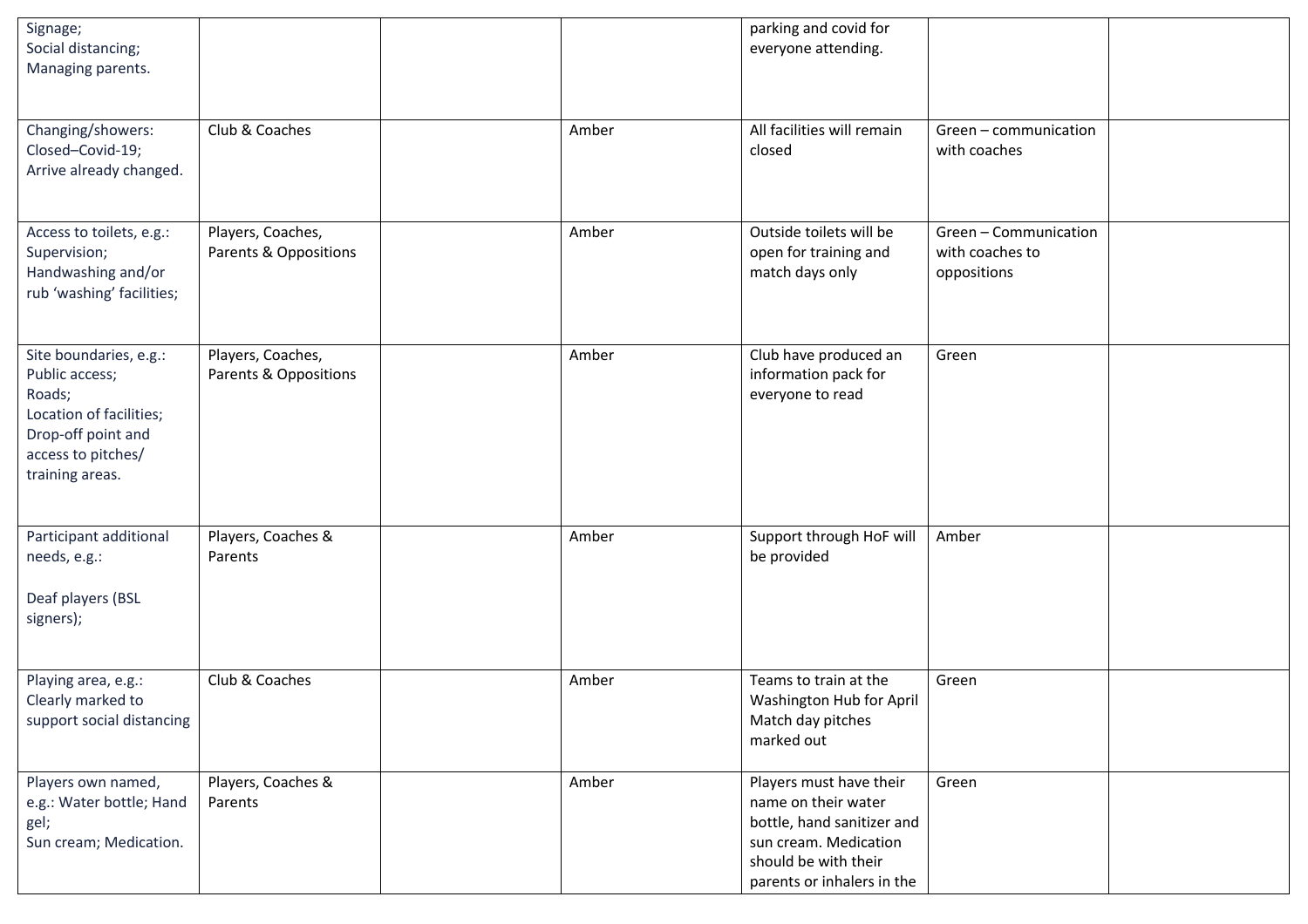|                          |                    |       | bag if players know how    |                         |                |
|--------------------------|--------------------|-------|----------------------------|-------------------------|----------------|
|                          |                    |       | to use them                |                         |                |
| Equipment, e.g.:         | Coaches            | Amber | All equipment must be      | Green - communication   |                |
| Cleaning; Limit sharing; |                    |       | cleaned before usage       | of reminders to players |                |
| Hand hygiene.            |                    |       | during the session         |                         |                |
|                          |                    |       |                            |                         |                |
|                          |                    |       | Minimise use of sharing    |                         |                |
|                          |                    |       | equipment such as bibs     |                         |                |
|                          |                    |       |                            |                         |                |
|                          |                    |       | Players must use own or    |                         |                |
|                          |                    |       | facilities hand sanitizers |                         |                |
| No spitting, e.g.:       | Players, coaches & |       | Reinforced by managers     |                         |                |
| Hygiene protocol;        | parents            |       | prior to each training     |                         |                |
| Disciplinary procedures. |                    |       | session & match day        |                         |                |
|                          |                    |       | game                       |                         |                |
| No chewing gum, e.g.:    |                    |       |                            |                         |                |
| Hygiene protocol;        |                    |       |                            |                         |                |
|                          |                    | Amber |                            | Green - communication   |                |
| Club disciplinary        |                    |       | Reinforced by managers     |                         |                |
|                          |                    |       | prior to each training     |                         |                |
| procedures.              |                    |       | session & match day        |                         |                |
|                          |                    |       | game                       |                         |                |
|                          |                    |       |                            |                         |                |
|                          |                    |       |                            |                         |                |
| Managing injuries        | Players & Coaches  | Amber | Coaches have 1st aid       | Green                   | Observations & |
|                          |                    |       | qualifications             |                         | Feedback       |
| (see The FA's First-Aid  |                    |       |                            |                         |                |
| guidance notes)          |                    |       | Coaches will follow        |                         |                |
|                          |                    |       | interim guidance from      |                         |                |
|                          |                    |       | FA, can use of the Boot    |                         |                |
|                          |                    |       | Room learning              |                         |                |
|                          |                    |       |                            |                         |                |
|                          |                    |       | $CPR - adults - chest$     |                         |                |
|                          |                    |       | compressions only          |                         |                |
|                          |                    |       | recommended.               |                         |                |
|                          |                    |       |                            |                         |                |
|                          |                    |       | If CPR is performed, use   |                         |                |
|                          |                    |       | a face shield/PPE          |                         |                |
|                          |                    |       | including any helpers.     |                         |                |
|                          |                    |       | Where not available a      |                         |                |
|                          |                    |       | covering such as a cloth,  |                         |                |
|                          |                    |       | will provide some          |                         |                |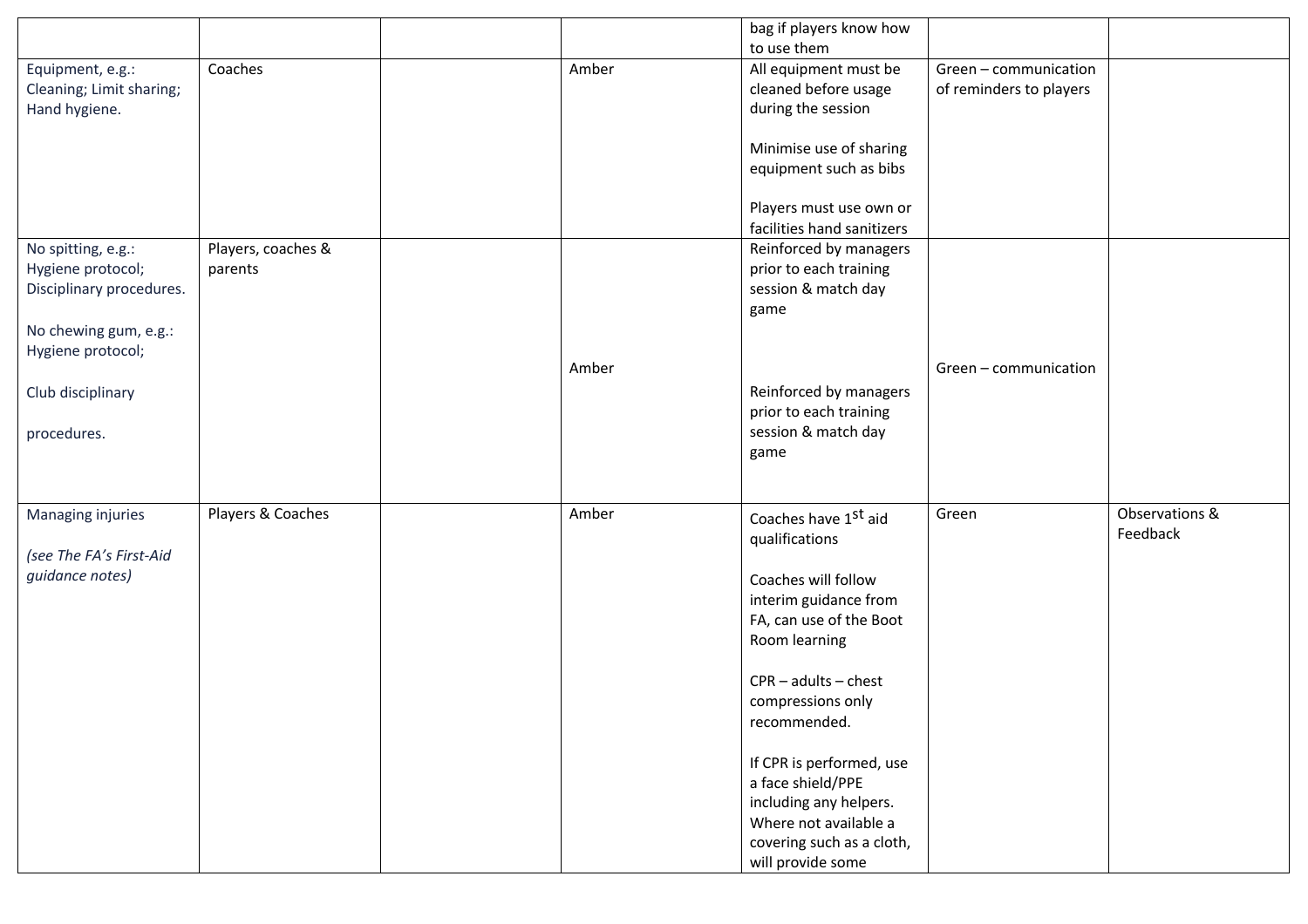|                                                                                                                    |                |       | protection, while<br>allowing breaths through<br>If CPR performed,<br>supporting responders to<br>monitor themselves for<br>14 days unless individual<br>develops Covid-19 when<br>isolation advise should<br>be sought.<br>Consideration must also<br>be given to potential<br>delays in emergency<br>services response, due to<br>the current pressure on<br>resources. |       |  |
|--------------------------------------------------------------------------------------------------------------------|----------------|-------|---------------------------------------------------------------------------------------------------------------------------------------------------------------------------------------------------------------------------------------------------------------------------------------------------------------------------------------------------------------------------|-------|--|
| Access to Personal<br>Protective Equipment<br>(PPE) for First Aiders<br>(see The FA's First-Aid<br>guidance notes) | Player & Coach | Amber | Coaches will receive a<br>PPE pack and can if<br>needed top up and seek<br>reimbursement.                                                                                                                                                                                                                                                                                 | Green |  |
| Managing someone who<br>becomes symptomatic<br>(see The FA's First-Aid<br>guidance notes)                          |                |       | Return home<br>immediately<br>Avoid touching anything<br>Cough or sneeze into a<br>tissue and put it in a bin,<br>or if they do not have<br>tissues, cough and<br>sneeze into the crook of<br>their elbow.<br>They must then follow<br>the guidance on self-<br>isolation and not return<br>to training until their                                                       |       |  |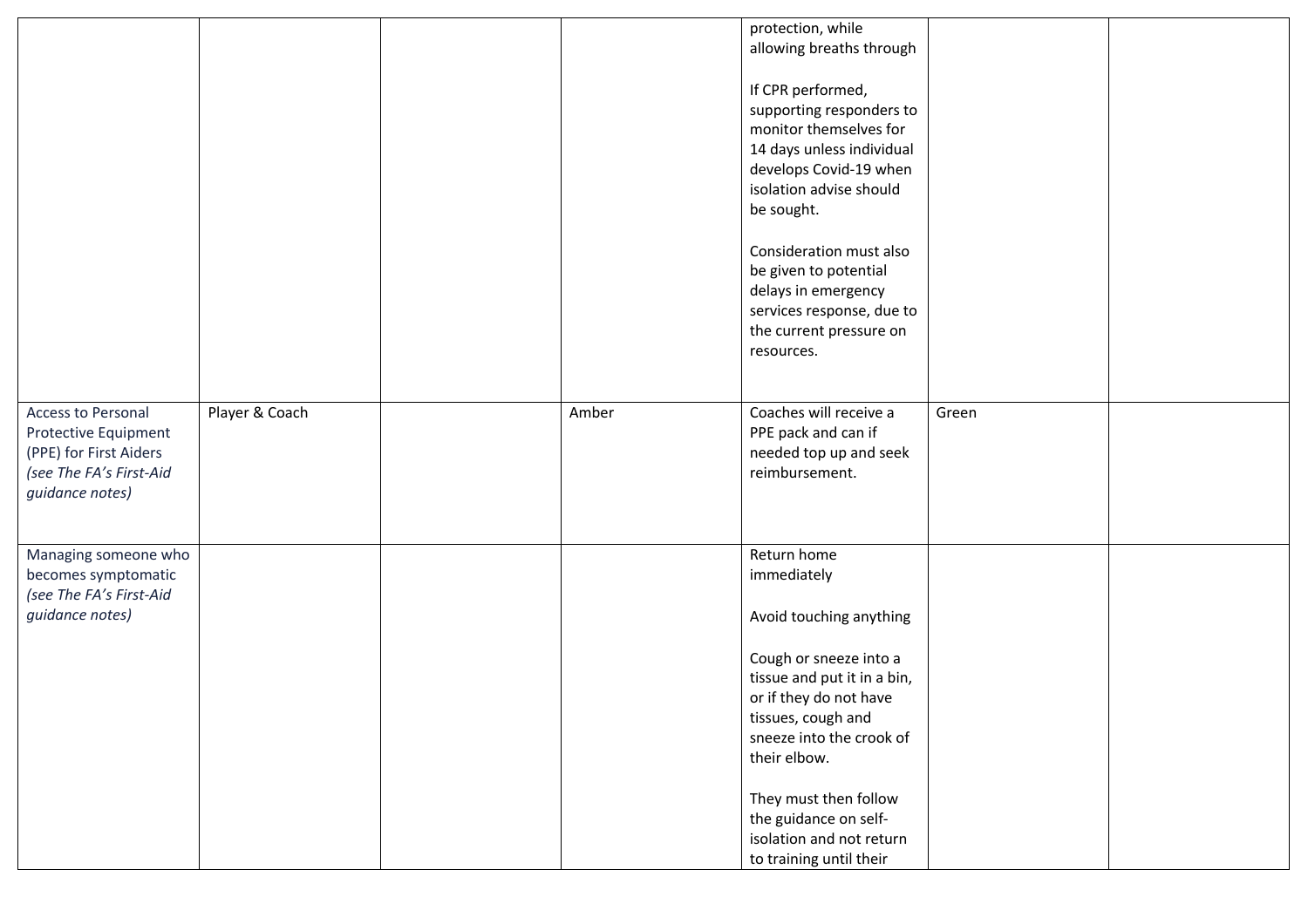|                                                                                                                                                                                                              |                               |       | period of self-isolation<br>has been completed.<br>Screening checks<br>completed each event -<br>training or game with<br>player.<br>Parent/players and coach<br>covid charters released<br>via various media |       |  |
|--------------------------------------------------------------------------------------------------------------------------------------------------------------------------------------------------------------|-------------------------------|-------|---------------------------------------------------------------------------------------------------------------------------------------------------------------------------------------------------------------|-------|--|
| Local medical<br>centres/first aid<br>arrangements<br>(See The FA's First-Aid<br>guidance notes and the<br><b>Medical Emergency</b><br>Action Plan. The latter is<br>overleaf<br><b>Emergency evacuation</b> | Player, Coach & Parent        | Amber | Two local hospitals have<br>been identified                                                                                                                                                                   |       |  |
| procedures                                                                                                                                                                                                   |                               |       |                                                                                                                                                                                                               |       |  |
| <b>Emergency Contact</b><br>numbers for players &<br>relevant up to date<br>medical information for<br>players                                                                                               | Players, Parents &<br>Coaches | Amber | All parents must<br>complete the March<br>2021 consent forms<br>before returning to<br>training                                                                                                               | Green |  |